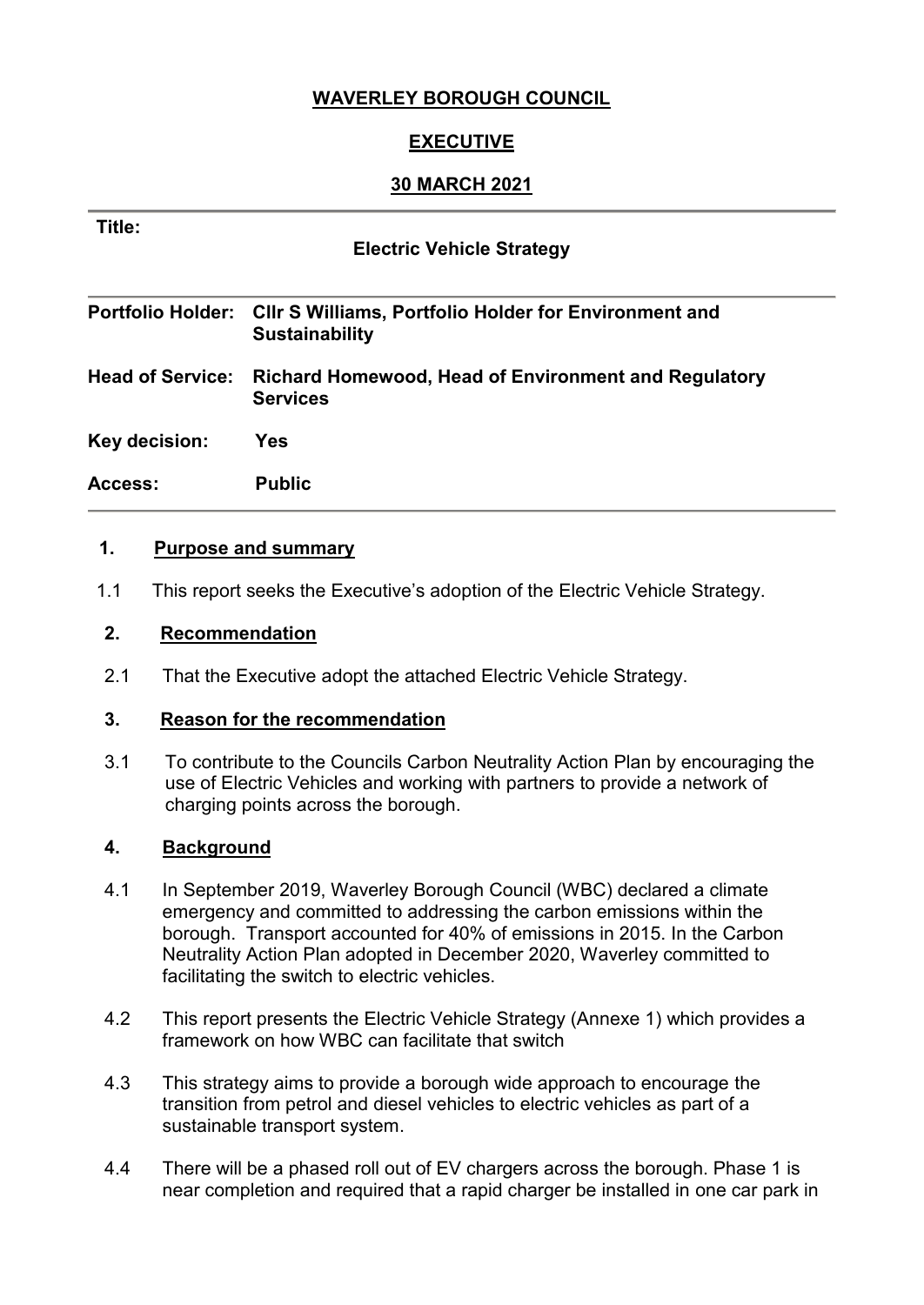each of our main hubs. Currently Stocklund Square in Cranleigh, High Street in Haslemere, Crown Court in Godalming each have rapid chargers and Riverside 3 in Farnham will be installed shortly. These are destination chargers and aimed at shoppers. We currently have a contract for these chargers with EV installers Engie and are installed at no cost to the Council. We receive 10% of the net profit from these chargers.

- 4.5 In the next phase fast chargers aimed at commuters and businesses will be rolled out in long stay car parks, followed by EV chargers in our popular parks and countryside car parks and working with Places Leisure in suitable Leisure Centre car parks. These chargers will be installed at a cost to the Council under our contract with Engie but will have the potential for a return on investment increasing as the demand for EV charging increases
- 4.6 EV Chargers will be installed by Housing and Environmental Services as refurbishment of car parks are completed and on our new housing developments to conform to planning requirements. Those being installed by Environmental Services will be by Engie under the same terms as phase 1 and those by Housing with Joju under the Hampshire Framework.
- 4.7 Concurrently WBC will continue its commitment to a pilot scheme with Surrey County Council, Woking, Guildford and Spelthorne Borough Councils to roll out on-street chargers across the borough. These are being installed by EV installer Joju and this is partly funded by Surrey's local enterprise partnerships and each of the four borough councils.
- 4.8 The opportunity to transition the WBC pool cars to electric will be assessed when vehicles need to be replaced and when suitable vehicles are available. The transition to electric vehicles by our staff for essential business, contractors and taxi drivers will be considered when relevant policies are updated or contracts reviewed and where suitable vehicles are available
- 4.9 Progress against targets will be reviewed yearly and any changes in technology and demand for EV chargers or vehicles and will be incorporated.

## **5. Costs**

5.1 The approximate capital cost of installing an EV charger are as follows

| Type of Charger | Single<br>(charges 1 car) | Double<br>(charges 2 cars at same<br>time) | <b>SSEN Connection</b><br>Charges <sup>1</sup> |
|-----------------|---------------------------|--------------------------------------------|------------------------------------------------|
| Fast (7kW-22kW) | £4,000 - £5,000           | $£5,000 - £6,000$                          | £1,250 - £2,400                                |
| Rapid (50kW)    | £35,000 -£40,000          | £38,000 - £42,000                          | £1,250 - £2,400                                |

<u>.</u>

<sup>1</sup> https://www.ssen.co.uk › Evguide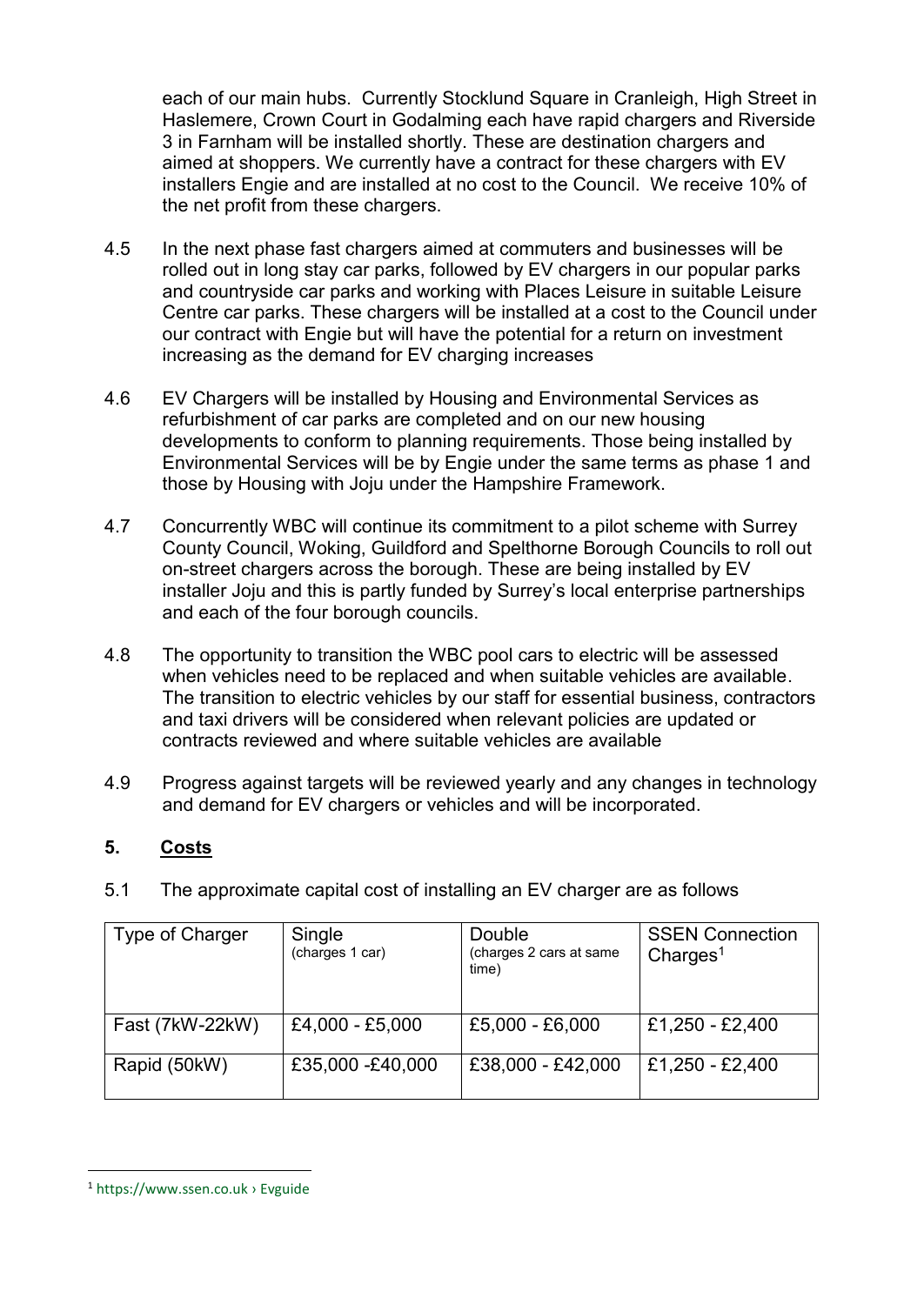- 5.2 Rapid EV chargers are currently installed free of charge under our current car park contract with Engie EV Solutions. Installations outside of this contract would result in higher installation and connection costs. Many other factors can influence the cost including capacity on the grid and distance to the nearest substation.
- 5.3 Installing and maintaining charge points and switching pool vehicles to electric may create an additional cost to the council, at a time when funding is constrained. Opportunities for external funding will be pursued when they are available. Future project proposals will be supported by a business case and submitted for appropriate approval.
- 5.4 Additional annual revenue costs include the back office subscription charges which are of the region of £90 -£225 depending on size of charger and any maintenance contract taken up.
- 5.5 Revenue from Waverley's EV charges is received by the charger operator and once electricity cost is deducted, Waverley is awarded 10% of the net profit. For all other EV chargers payment processing and electricity costs are deducted before forwarding to Waverley. The value of this will be determined once sufficient data has been accrued.
- 5.6 The cost to use one of the rapid chargers in Waverley car parks is £1.00 for connection and 30p per kWh used. The cost to use a fast charger is 50p for connection and 25p per kWh used.

### **6. Relationship to the Corporate Strategy and Service Plan**

6.1 Facilitating the switch to electric vehicles is an action in the Carbon Neutrality Action Plan, which is a top priority in the Corporate Strategy.

#### **7. Implications of decision**

#### **7.1 Resource (Finance, procurement, staffing, IT)**

Implementing the EV Strategy will have financial impacts depending on the type of charger being installed. Each case will be bid for with a supporting business case to ensure the full financial picture is assessed for each site.

To date, the fast chargers installed in car parks have been installed at no cost to the council. 10% of profits on these chargers is shared with the Council, providing a potential positive revenue impact.

A capital bid to support installation of further chargers has been submitted for the draft budget for 2021/22. Officers in consultation with portfolio holders will further assess these with a business case before the projects can commence.

#### **7.2 Risk management**

A successful transition to electric vehicles requires confidence amongst the public that they will be able to charge their car if needed. Not leading by example or providing those chargers will hinder the uptake of electric vehicles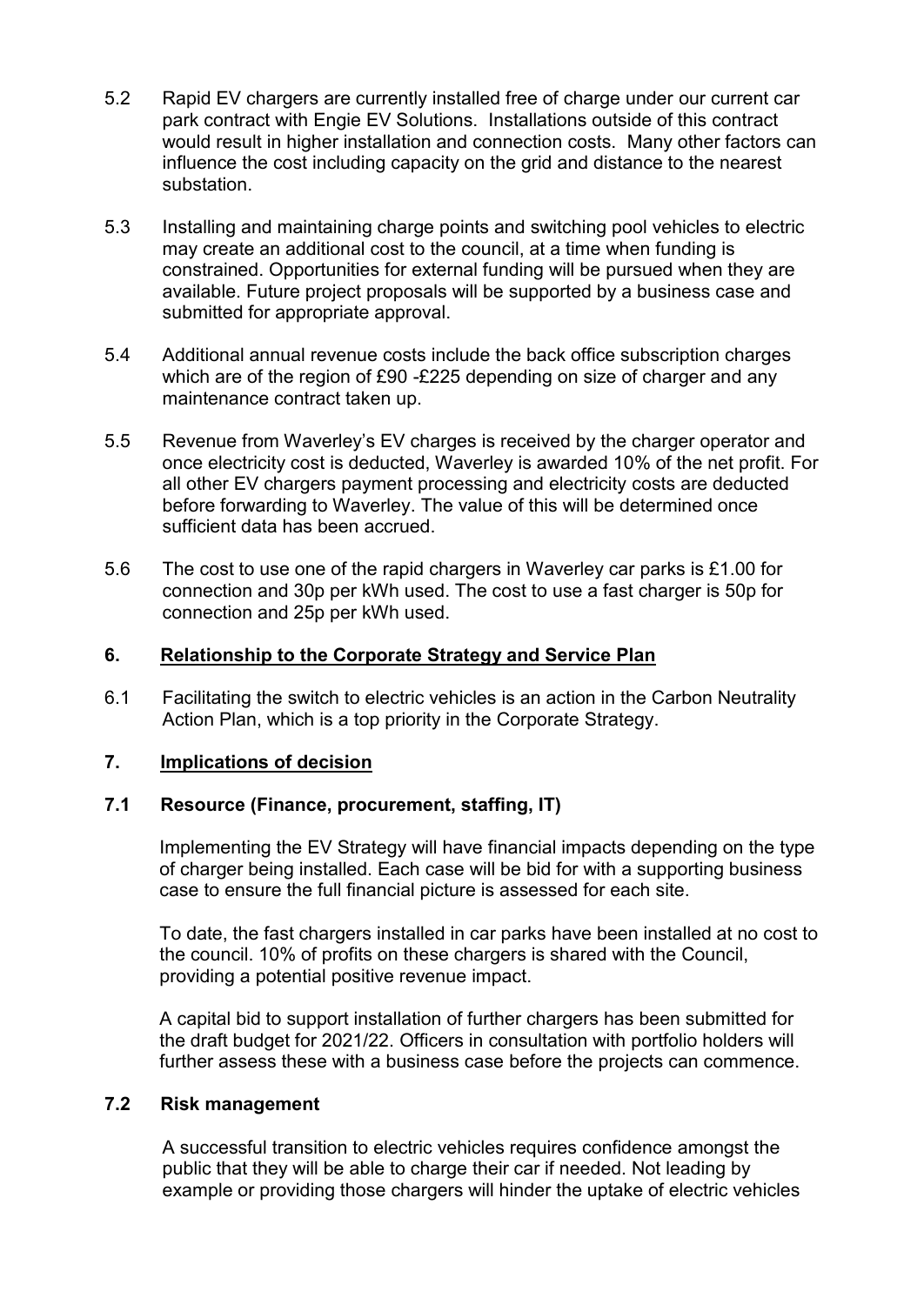and therefore impact on our commitment to reduce carbon emissions, nitrogen oxides and particulate matter.

# **7.3 Legal**

The legal agreements governing the installation of EV chargers within our car parks noted within this report have been prepared and completed with the oversight of the Legal Services team. In the same way, any further documentation required that flows from the Strategy will be prepared in conjunction with Legal Services.

## **7.4 Equality, diversity and inclusion**

There are no direct equality, diversity or inclusion implications in this report.

## **7.5 Climate emergency declaration**

This strategy directly relates to the Council' climate emergency declaration by providing direction for the council that will facilitate the reduction of carbon emissions, harmful nitrogen oxide and particulate matter from transport which are contributing factors in climate change.

## **8. Consultation and engagement**

- 8.1 External consultation and engagement has been carried out with Surrey County Council to ensure alignment with their EV Strategy and with Energy Savings Trust who are experienced in the production of EV strategies.
- 8.2 The strategy was considered by the Environment Overview and Scrutiny Committee at its meeting on 15 March 2021. There was general support for the principles of the strategy from the majority of the Committee.

## **9. Other options considered**

9.1 None at this stage

## **10. Governance journey**

- $\bullet$  26<sup>th</sup> January Management Board
- $\bullet$  16<sup>th</sup> February Executive Briefing
- $\bullet$  15<sup>th</sup> March Environment O&S meeting
- 30<sup>th</sup> March Executive meeting

## **Annexe:**

Annexe 1 – Electric Vehicle Strategy 2021-2026

## **Background Papers**

There are no background papers, as defined by Section 100D(5) of the Local Government Act 1972).